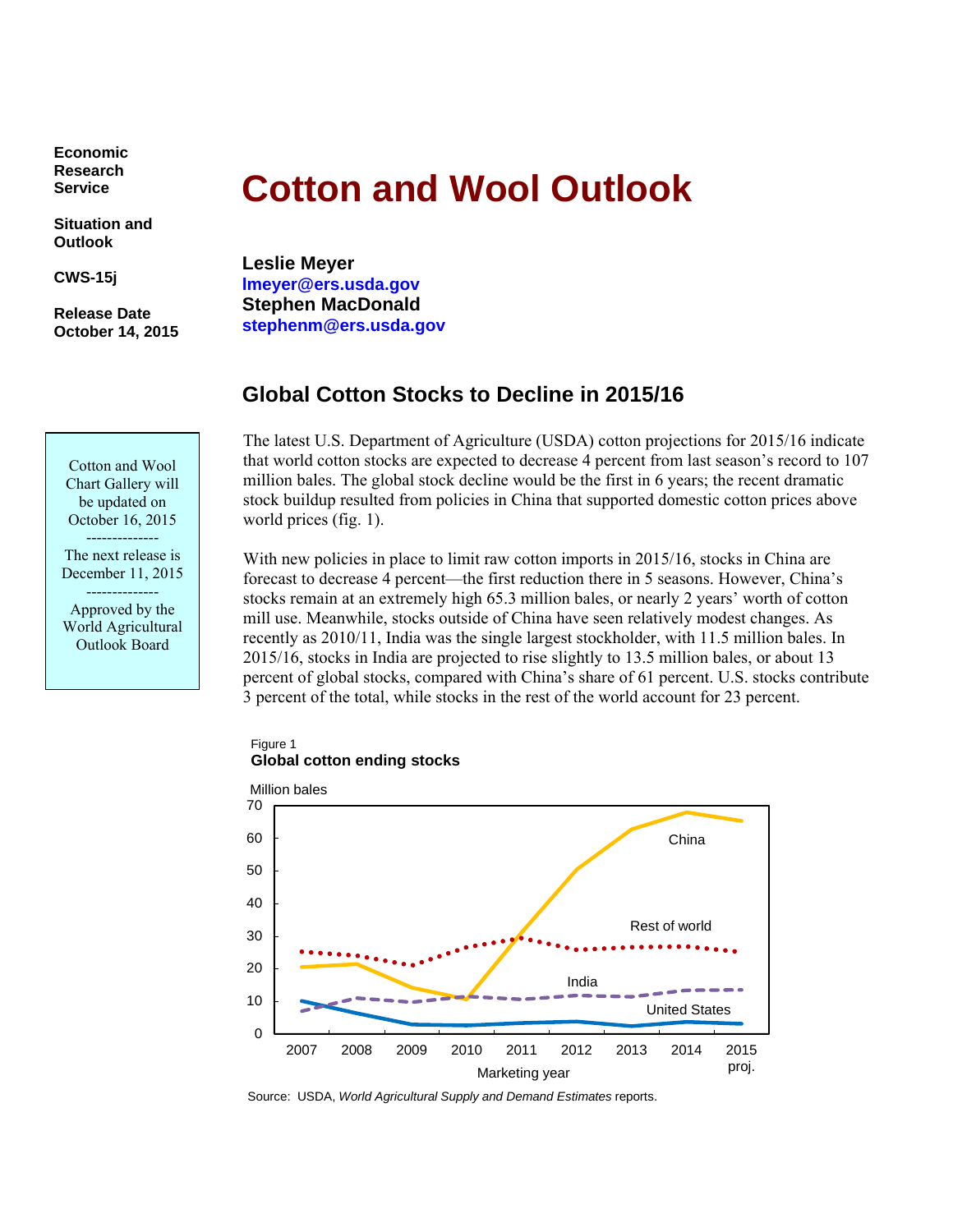# *2015 U.S. Cotton Production Reduced Marginally in October*

According to USDA's October Crop Production report, the 2015 U.S. cotton crop is estimated at 13.3 million bales, marginally below last month's forecast but 3 million bales (18 percent) below the 2014 crop. With harvested area unchanged in October and the national yield reduced only slightly, the U.S. production estimate decreased 90,000 bales this month.

The U.S. upland cotton crop is forecast at 12.9 million bales, below both last season and the 5-year average. During the previous 20 years, the October estimate has been below final cotton production 11 times and above it 8 times; the October forecast equaled final production in 1 year. Past differences between the October estimate and final production indicate that chances are two out of three that the 2015 U.S. upland cotton crop will range between 12.2 and 13.5 million bales.

Upland cotton production is forecast to decrease in each of the Cotton Belt regions this season (fig. 2). In the Southwest, the 2015 upland crop is estimated at 6 million bales, 500,000 bales below last season as both area and yield are projected lower. Beneficial rainfall at planting time has reduced expected abandonment to only 6 percent, the lowest in 5 seasons. The Southwest yield is forecast at 608 pounds per harvested acre, compared with the previous 3-year average of 632 pounds per harvested acre.

#### Figure 2 **U.S. regional upland cotton production**

Million bales



Source: USDA, *Crop Production* reports.

In the Southeast, the 2015 cotton crop is forecast at 4.3 million bales, the lowest in 6 seasons as reduced area accounted for most of the decline. The Southeast yield of 930 pounds per harvested acre is the third highest on record. However, the October estimates do not include effects of the recent flooding in South Carolina; any necessary adjustments will be incorporated in subsequent Crop Production reports. In the Delta, the cotton crop is projected at 2.2 million bales, the lowest since 1983. With 2015 cotton area at a record low due to favorable alternatives, the regional

> 2 *Cotton and Wool Outlook/*CWS-15j/October 14, 2015 Economic Research Service, USDA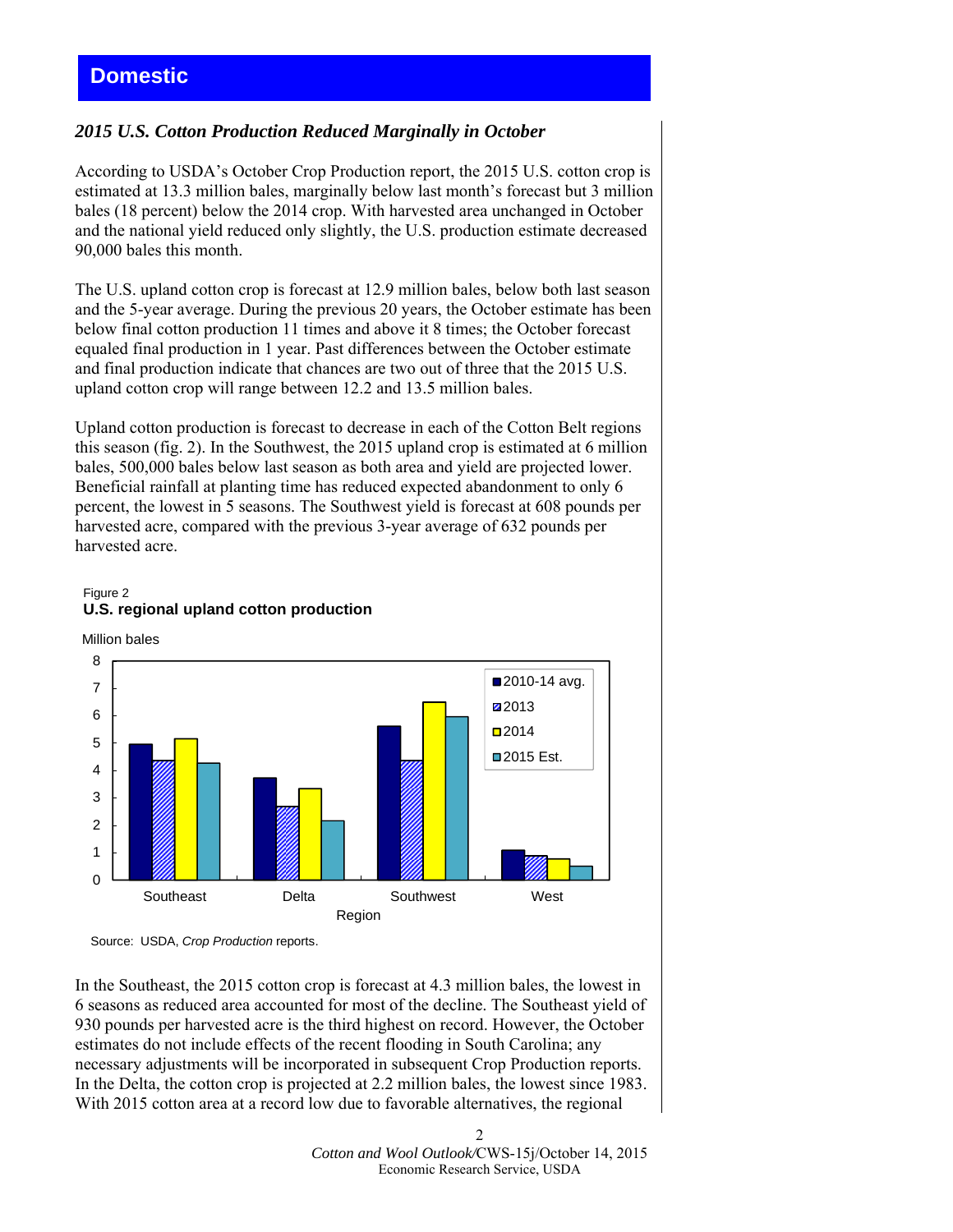yield of 1,101 pounds per harvested acre is near the 2014 record high and kept production from declining further.

In the West, the upland cotton crop is forecast at 500,000 bales in 2015, down from 768,000 bales last season and the lowest in 8 decades. While area declined for the fourth consecutive season, the region's yield remains the third highest on record. In addition, extra-long staple (ELS) cotton is mainly produced in the West, particularly California. ELS production is forecast at 451,000 bales—20 percent below 2014 with the lowest area and crop since 2009.

Total 2015 U.S. cotton harvested area is estimated at nearly 8.2 million acres, compared with 9.3 million acres last season. The national yield is forecast at 784 pounds per harvested acre, the lowest in 7 years. For current production estimates by State, see table 10.

## *2015/16 Demand Estimates Unchanged in October; Farm Price Lowered*

U.S. cotton demand in 2015/16 remains estimated at 13.9 million bales, 900,000 bales below last season and the smallest since a similar demand was seen in 1988/89. U.S. exports account for 73 percent (10.2 million bales) of the total, with mill use contributing the remainder. While the lowest export estimate since 2000/01, the U.S. share of global trade is forecast to reach 30 percent in 2015/16, the second highest share since 2010/11 (fig. 3).

With U.S. demand projections unchanged in October, the lower production estimate reduces ending stocks slightly to 3.1 million bales, 600,000 bales below the beginning level. As a result, the stocks-to-use ratio is forecast at 22 percent in 2015/16, compared with last season's 25 percent. Based on the latest supply and demand estimates and the most recent prices, the average upland cotton farm price is projected to range between 54 cents and 64 cents per pound in 2015/16. The midpoint of 59 cents would represent a slight decline from last season's estimate of 60.5 cents per pound and a much larger decline from 2013/14's 77.9-cent average.

#### Figure 3





Source: USDA, *World Agricultural Supply and Demand Estimates* reports.

<sup>3</sup>  *Cotton and Wool Outlook/*CWS-15j/October 14, 2015 Economic Research Service, USDA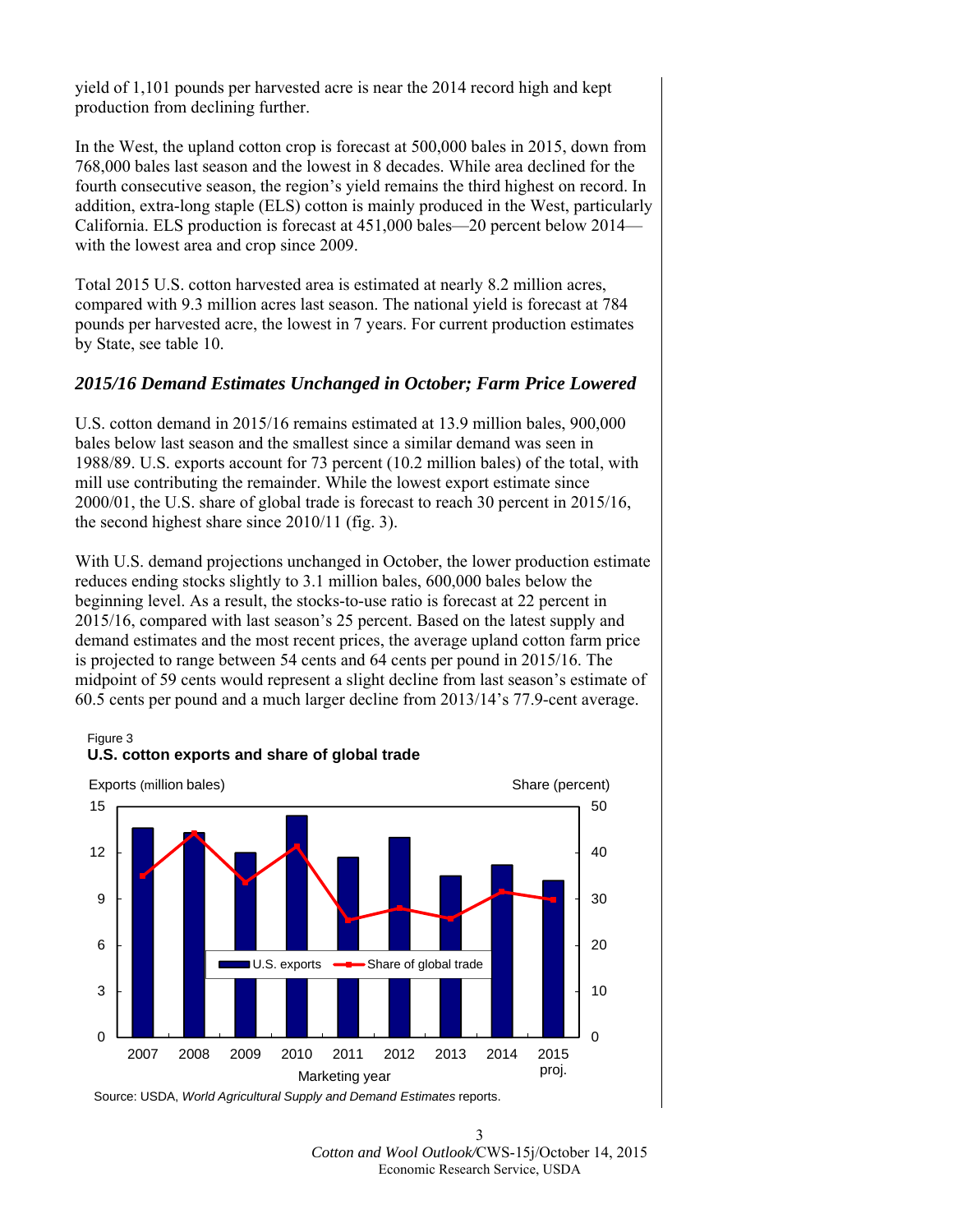# **International Outlook**

## *Global Cotton Production Lowest in 6 Years*

 Australia; the declines were partially offset by an increase for Mali. Global World cotton production in 2015/16 is forecast at 107.4 million bales, slightly below the September projection and 10 percent below a year ago. The October production estimate reflects decreases mainly for China, Pakistan, Brazil, and harvested area is forecast at 31.2 million hectares (77.2 million acres) in 2015/16, about 8 percent below 2014/15 and the lowest since 2009/10. The world cotton yield is projected at 749 kilograms per hectare (668 pounds per acre) in 2015/16, the lowest in 6 seasons.

Production in China and Pakistan was reduced 700,000 bales and 500,000 bales this month, respectively, as area and yield were projected lower. For China, 2015/16 cotton production is forecast at 25.3 million bales, 16 percent below 2014/15 and the lowest crop estimate since 2003/04; the smaller crop stems from reduced incentives to plant cotton nationally and lower Xinjiang yields resulting from adverse weather. For Pakistan, 2015/16 production is projected at 9.5 million bales, 10 percent below the previous season, as pest problems are reported to have reduced the cotton crop.

Yield reductions in Brazil and Australia reduced the 2015/16 crop projections there by 200,000 bales and 100,000 bales, respectively. Production is now forecast at 6.5 million bales in Brazil and 2.1 million bales in Australia. In contrast, Mali's cotton production is forecast to reach 1.2 million bales—matching its record in 2003/04 as higher area and yield are expected. For India, the world's leading producer in 2015/16, production is forecast at 29 million bales, 500,000 bales below last season; lower area and a higher yield will keep India's crop near the 5-year average.

#### *World Cotton Mill Use to Rise Slightly in 2015/16; Trade to Decline*

 slightly from a year earlier despite a downward trend that has resulted from Global cotton mill use is forecast to rise less than 2 percent in 2015/16 to 112.3 million bales. Despite a fourth consecutive annual increase, cotton continues to face strong price competition from manmade fibers; the battle for fiber share in many apparel products is expected to limit cotton mill use growth once again in 2015/16. Although China is the world's leading mill user of cotton, China is also the largest producer of polyester staple fiber, accounting for more than 60 percent of the global total. In 2015/16, China's cotton mill use is projected at 33.5 million bales, up significant cotton yarn imports.

The reduction in China's cotton mill use over the past 5 years has led to growth for a number of other countries (fig. 4). Countries benefiting from China's rising yarn imports include India, Pakistan, and Vietnam. Cotton mill use in India during 2015/16 is projected at 25.5 million bales, 4 percent above 2014/15 and a record. In Pakistan, mill use is forecast at 10.4 million bales in 2015/16; lower supplies are expected to keep mill use there 2 percent below 2014/15. For Vietnam, 2015/16 cotton mill use is projected to rise 15 percent to 4.65 million bales. Textile investment has flowed into Vietnam in recent years, leading to a doubling of the country's cotton mill use in just 3 years.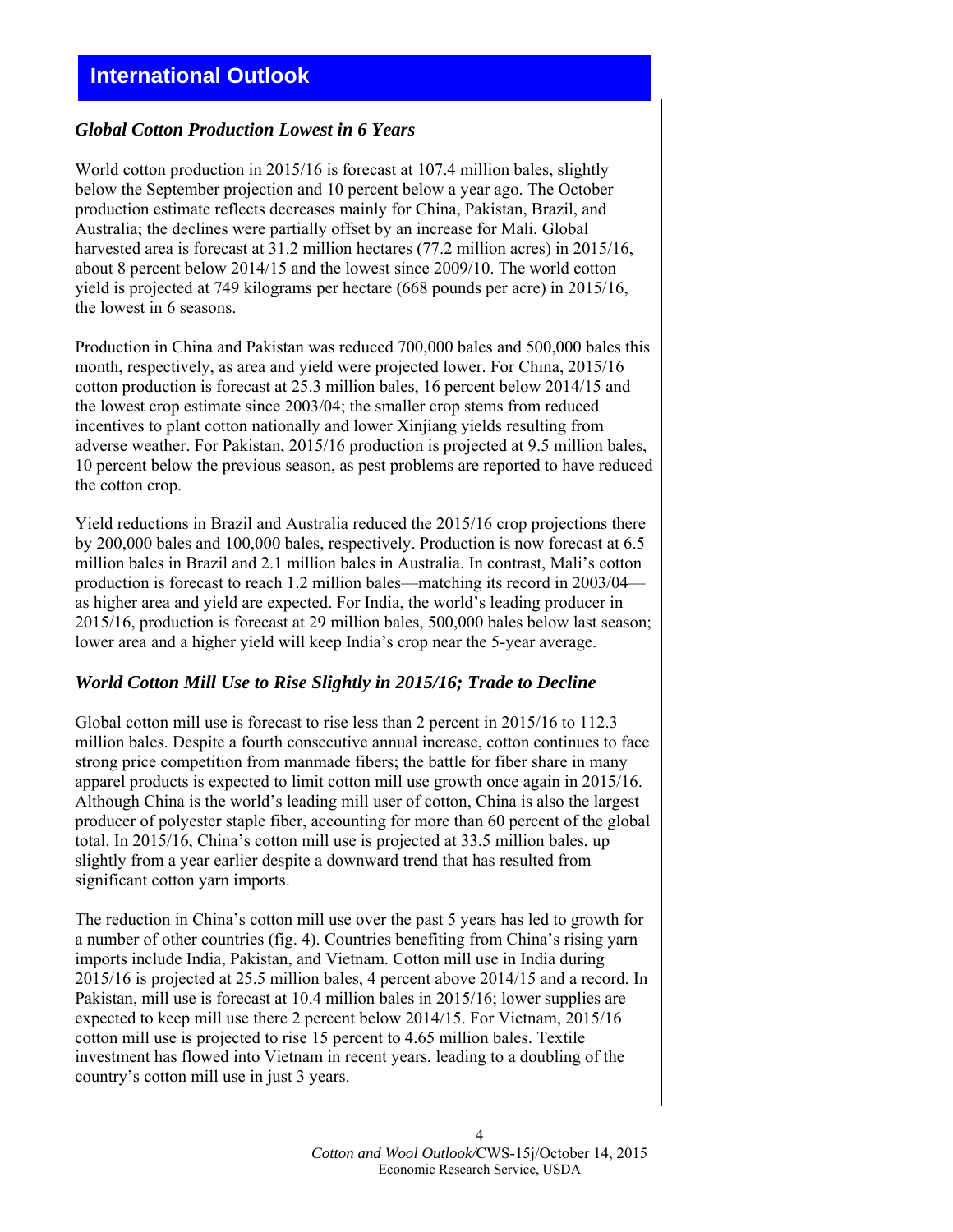#### Figure 4 **Foreign cotton mill use**



Source: USDA, *World Agricultural Supply and Demand Estimates* reports.

While cotton consumption improves slightly in 2015/16, cotton trade is forecast to decline for the third consecutive season. Due to China's expected reduction in raw cotton imports, global imports are projected at 34.2 million bales in 2015/16, compared with 35.5 million bales last season and a record 46.4 million bales in 2012/13. China is forecast to import about 5.8 million bales of cotton in 2015/16, or about 30 percent less than last season. Moderating this decline, however, are projected import increases in Bangladesh, Vietnam, and Turkey.

Meanwhile, global cotton exports during 2015/16 are seen lower for a number of the major shippers; exports are forecast to decline 1 million bales in the United States. In addition, Brazil and Uzbekistan are projected to ship a smaller quantity this season as a result of lower supplies. On the other hand, cotton exports for India and Australia are forecast to rise slightly in 2015/16.

# *Global Ending Stocks to Decline From Record Level*

Based on the latest cotton supply and demand projections, world ending stocks are forecast at 107 million bales in 2015/16, 4 percent (nearly 5 million bales) below the 2014/15 record (fig. 5). The stocks-to-use ratio is projected at 95 percent this season, down from 2014/15's 101 percent but still well above the recent low of 40 percent seen in 2009/10. In 2015/16, China is expected to account for 61 percent of the total world stocks in 2015/16, similar to the previous 2 seasons. Although global stocks are projected to decrease in 2015/16, cotton prices are also forecast lower. In 2015/16, the Cotlook A-Index is projected slightly below the 2014/15 average of 71 cents per pound and would be the lowest since 2008/09.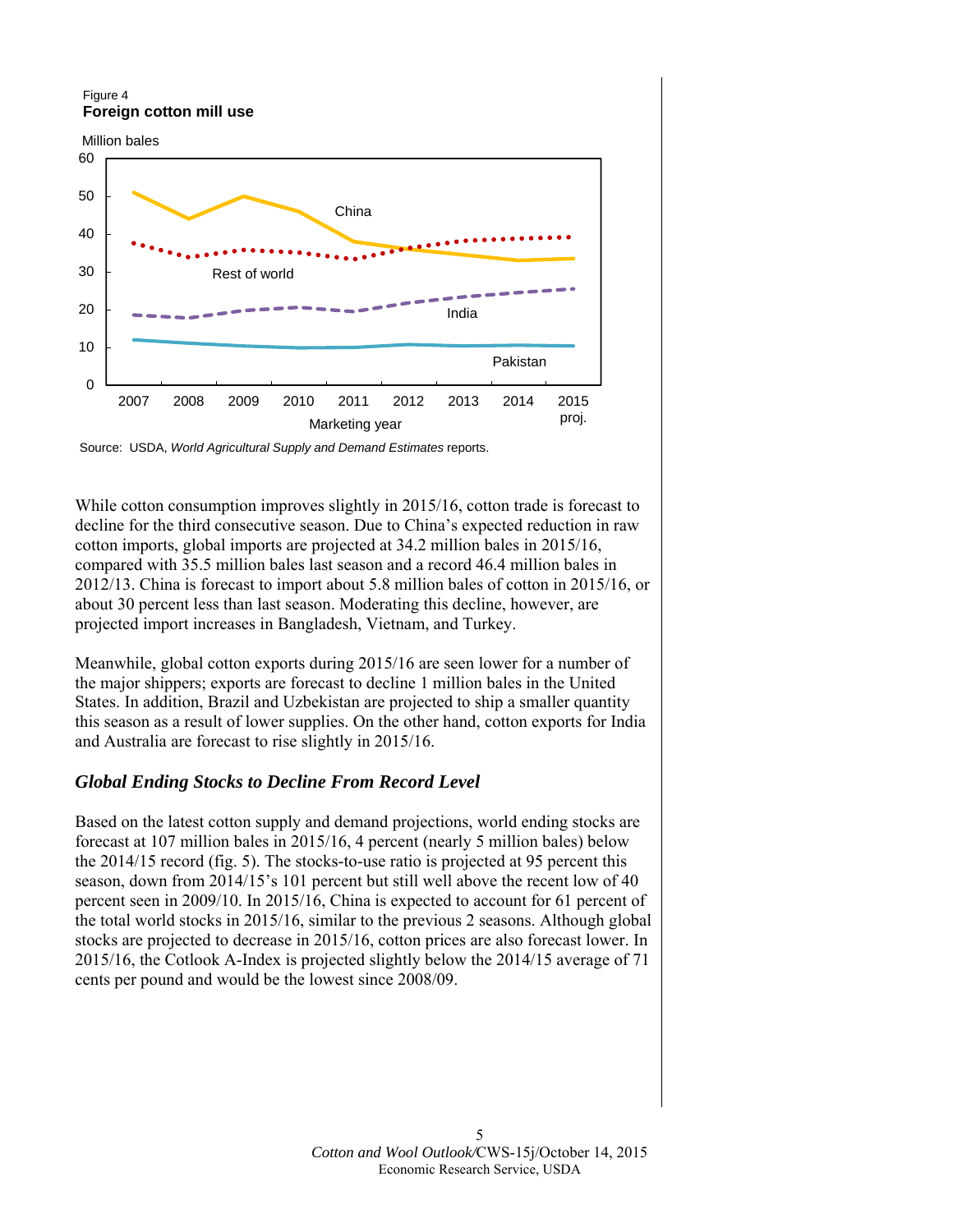#### Figure 5 **Global cotton stocks and prices**



Sources: Cotlook and USDA, *World Agricultural Supply and Demand Estimates* reports.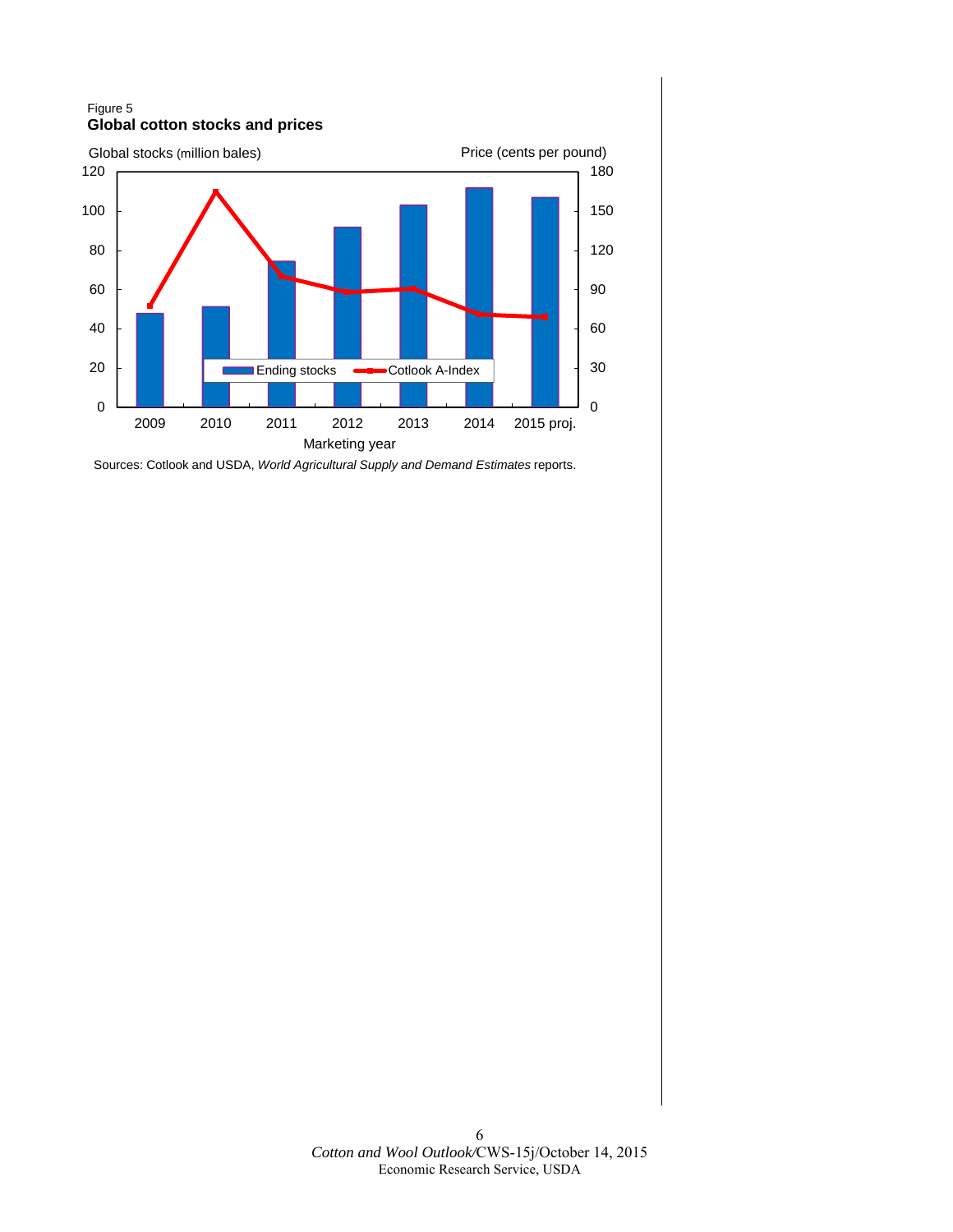# *Employment Rises in U.S. Textile Industry as Domestic Consumption of Cotton Rises*

Employment at U.S. textile manufacturers finally grew in 2014, and is on track to grow again in 2015. This was its first increase in more than 20 years (fig. 6). U.S. employment growth has recently been a focus of markets as the timing of a transition in U.S. monetary policy has been under consideration, so developments in textile employment bear examination.

Total U.S. manufacturing employment declined every year between 1999 and 2010, and began steadily growing again in 2011 (fig. 7). Textile plant employment in the United States declined every year from 1995 to 2013, but these declines were negligible between 2010 and 2013 compared with the preceding decade. Annual employment declines for this sector averaged more than 8 percent during 2000-10, compared with less than 1 percent afterwards. In 2014, employment grew 0.2 percent, and a similar increase seems likely for 2015.





Source: USDA, Economic Research Service calculations based on data from the Bureau of Labor Statistics and the U.S. Census.

While U.S. total manufacturing employment and U.S. textile plant employment have followed broadly similar trends since 1992, there have been important differences. Textile employment has followed a path that is almost exactly the inverse of the path of the growing import share of U.S. household fiber consumption.<sup>1</sup> Total manufacturing employment has, in most years, been steadier than the estimated U.S. import share of manufactured products, only showing sharp declines during periods of economic downturn.

The patterns of U.S. textile employment and import share of consumption over time are closely tied with changes in U.S. and global trade policy, as well as longrun changes in comparative advantage. Textile plants produce yarn and fabric, which are inputs into the highly labor-intensive production of apparel. In the long run,

1 For more information about how USDA calculates the fiber-equivalence of U.S. textile trade, see ERS's *Cotton, Wool, and Textile Data* at http://www.ers.usda.gov/dataproducts/cotton,-wool,-and-textiledata.aspx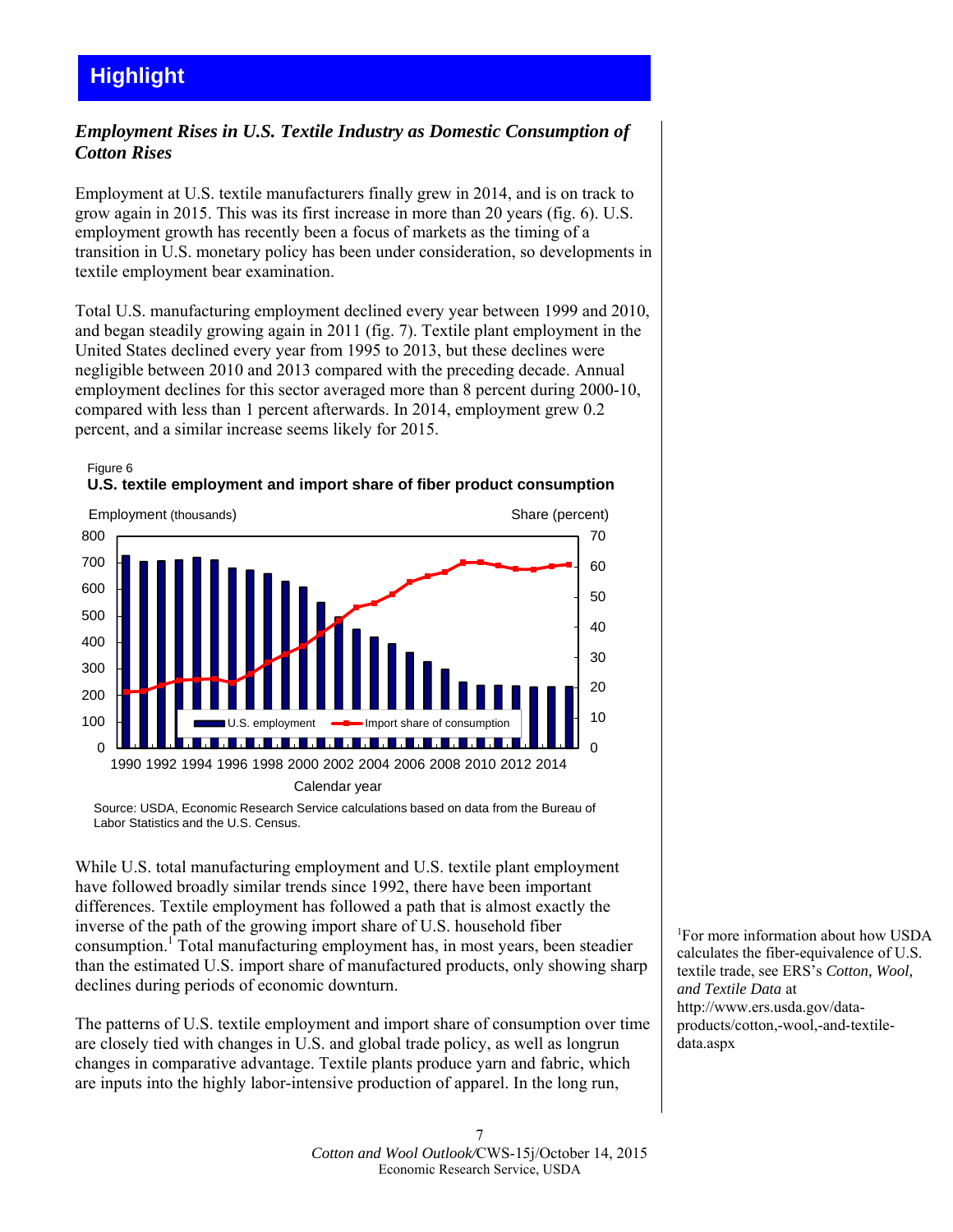relative wage rates between the United States and lower income countries have meant that an increasing share of the clothing purchased by U.S. consumers has been produced outside the United States. Trade policy in the United States and other high-income countries attempted to slow this process for many years, resulting in the global Multifibre Arrangement (MFA). The MFA's system of import quotas was phased out between 1984 and 2004 as part of the global package of trade reforms that created the current World Trade Organization (WTO). The MFA phase-out was spread over 10 years, but the most important liberalization was weighted towards the end of that period. This, combined with the re-integration of China into the world trading system, helped drive the rising import share of U.S. textile product consumption starting in the mid-1990s. $<sup>2</sup>$ </sup>

#### Figure 7



### **U.S. manufacturing sector employment and import share of consumption**

 Labor Statistics, Bureau of Economic Analysis and the U.S. Census. Source: USDA, Economic Research Service calculations based on data from the Bureau of

Employment by the U.S. apparel industry has continued to decline through 2015 in large part reflecting the long-term trend in comparative advantage—but the rate of decline has slowed to a 3.3-percent rate for 2010-15, compared with 11 percent in the previous 10 years. The past trend of rapidly rising imports as a share of U.S. textile product consumption has slowed significantly; apparel industry employment losses now reflect rising productivity as well as the shifting of production to outside the United States. Only 140,000 people were employed in the U.S. apparel sector in 2014, 40 percent less than in textiles and 85 percent lower than in 1990.

In the more capital-intensive sector of yarn and fabric production, U.S. output and employment trends have been more positive than in apparel. Total fiber use by U.S. textile mills has begun a rebound since its 2009 low, and cotton consumption by U.S. textile mills in marketing year 2015 is forecast at 3.7 million bales, 3.5 percent above a year earlier and 12 percent above its 2011 low. Investment in U.S. cotton spinning by firms from China and India is underway as well, indicative of the profound changes in the world trading system since the phase-out of the MFA started in the 1980s, as well as the continuing importance of U.S. trade policy in maintaining U.S. textile exports to apparel-producing countries in regional trade agreements with the United States.

 2 For background on the role of textile industry see MacDonald, S. and economic development and multilateral trade policy on the U.S. T. Vollrath, *The Forces Shaping World Cotton Consumption After the Multifiber Arrangement*, CES-05C-01, April 2005,

http://www.ers.usda.gov/publications/c ws-cotton-and-wool-outlook/cws-05c-01.aspx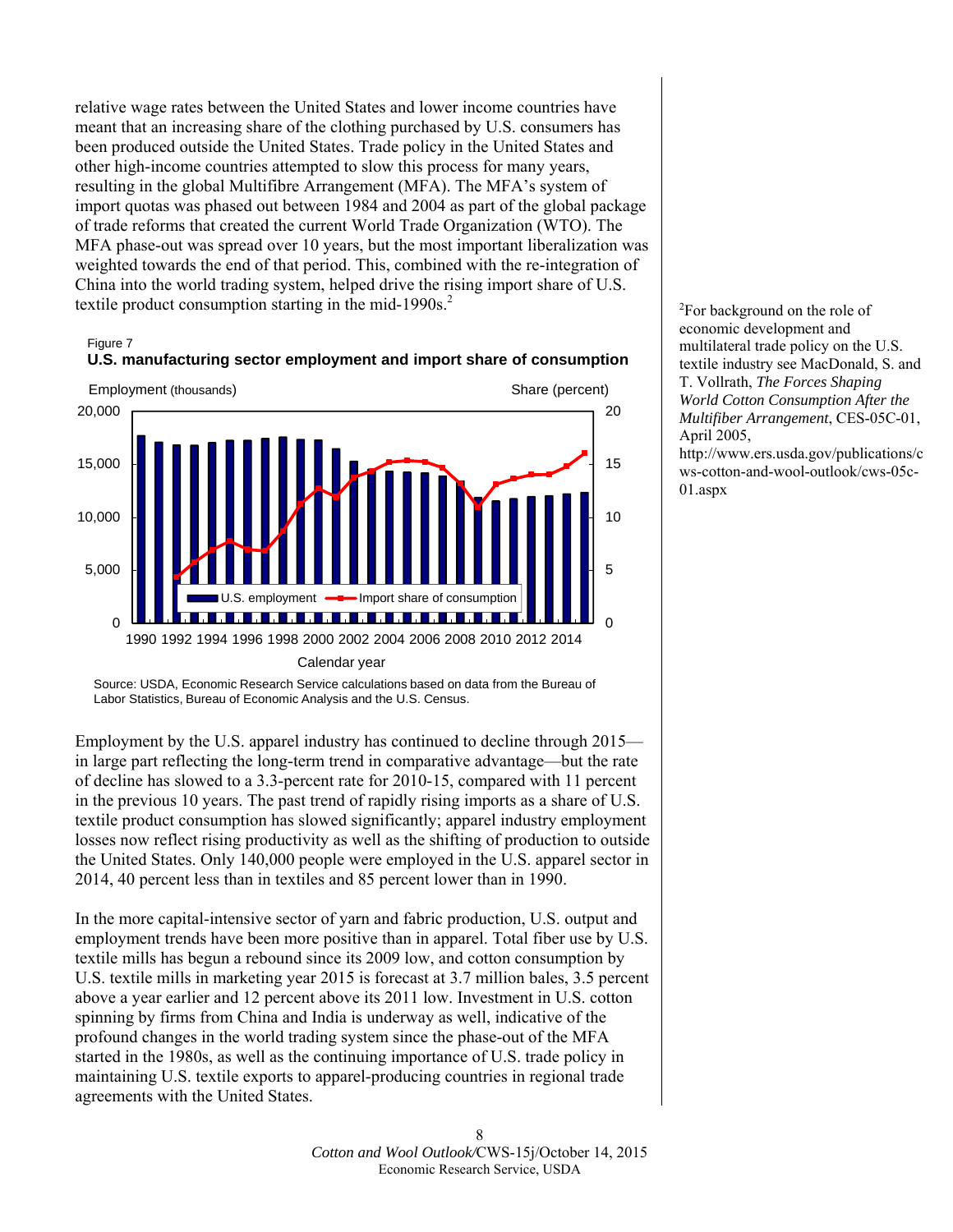# **Contacts and Links**

## **Contact Information**

Leslie Meyer (U.S. cotton & textiles) (202) 694-5307 lmeyer@ers.usda.gov Stephen MacDonald (foreign cotton) (202) 694-5305 stephenm@ers.usda.gov Carolyn Liggon (web publishing) (202) 694-5056 cyliggon@ers.usda.gov

#### **Subscription Information**

 -e-newsletters.aspx to receive timely notification of newsletter availability. Printed copies can be purchased from the USDA Order Desk by calling 1-800-363-2068 (specify the issue number). To order printed copies of the five field crop newsletters— Subscribe to ERS e-mail notification service at http://www.ers.usda.gov/subscribe-to-ers cotton and wool, feed, rice, oil crops, and wheat—as a series, specify series SUB-COR-4043.

## *Data*

Cotton and Wool Monthly Tables (http://ers.usda.gov/publications/cws-cotton-andwool-outlook)

Cotton and Wool Chart Gallery (http://www.ers.usda.gov/data-products/cotton-andwool-chart-gallery.aspx#.UguTC6z8J8E)

# *Related Websites*

WASDE http://usda.mannlib.cornell.edu/MannUsda/viewDocumentInfo.do?documentID=1194

Cotton Topics http://www.ers.usda.gov/topics/crops/cotton-wool.aspx

Cotton and Wool Outlook http://usda.mannlib.cornell.edu/MannUsda/viewDocumentInfo.do?documentID=1281

 activities on the basis of race, color, national origin, age, disability, and where applicable, sex, marital status, familial status, parental status, religion, sexual orientation, genetic information, political beliefs, reprisal, or because all or a part of an individual's income is derived from any public assistance program. (Not all prohibited bases apply to all programs.) Persons with disabilities who require alternative means for communication of program information (Braille, large print, audiotape, etc.) should contact USDA's TARGET Center at (202) 720-2600 (voice and TDD). To file a complaint of discrimination, write to USDA, Director, Office of (800) 795-3272 (voice) or (202) 720-6382 (TDD). USDA is an equal opportunity provider and The U.S. Department of Agriculture (USDA) prohibits discrimination in all its programs and Civil Rights, 1400 Independence Avenue, SW, Washington, DC 20250-9410 or call employer.

> *Cotton and Wool Outlook*/CWS-15j/October 14, 2015 9 Economic Research Service, USDA

#### **E-mail Notification**

Readers of ERS outlook reports have two ways they can receive an e-mail notice about release of reports and associated data.

 after the report is posted on the web) Market Information System (which is • Receive timely notification (soon) via USDA's Economics, Statistics, and housed at Cornell University's Mann Library). Go to http://usda.mannlib.cornell.edu/Mann Usda/aboutEmailService.do and follow the instructions to receive e-mail notices about ERS, Agricultural Marketing Service, National Agricultural Statistics Service, and World Agricultural Outlook Board products.

 Go to http://www.ers.usda.gov/subscribe- reports and data products on specific products. Go to • Receive weekly notification (on Friday afternoon) via the ERS website. to-ers-e-newsletters.aspx and follow the instructions to receive notices about ERS outlook reports, Amber Waves magazine, and other topics. ERS also offers RSS (really simple syndication) feeds for all ERS http://www.ers.usda.gov/rss/ to get started.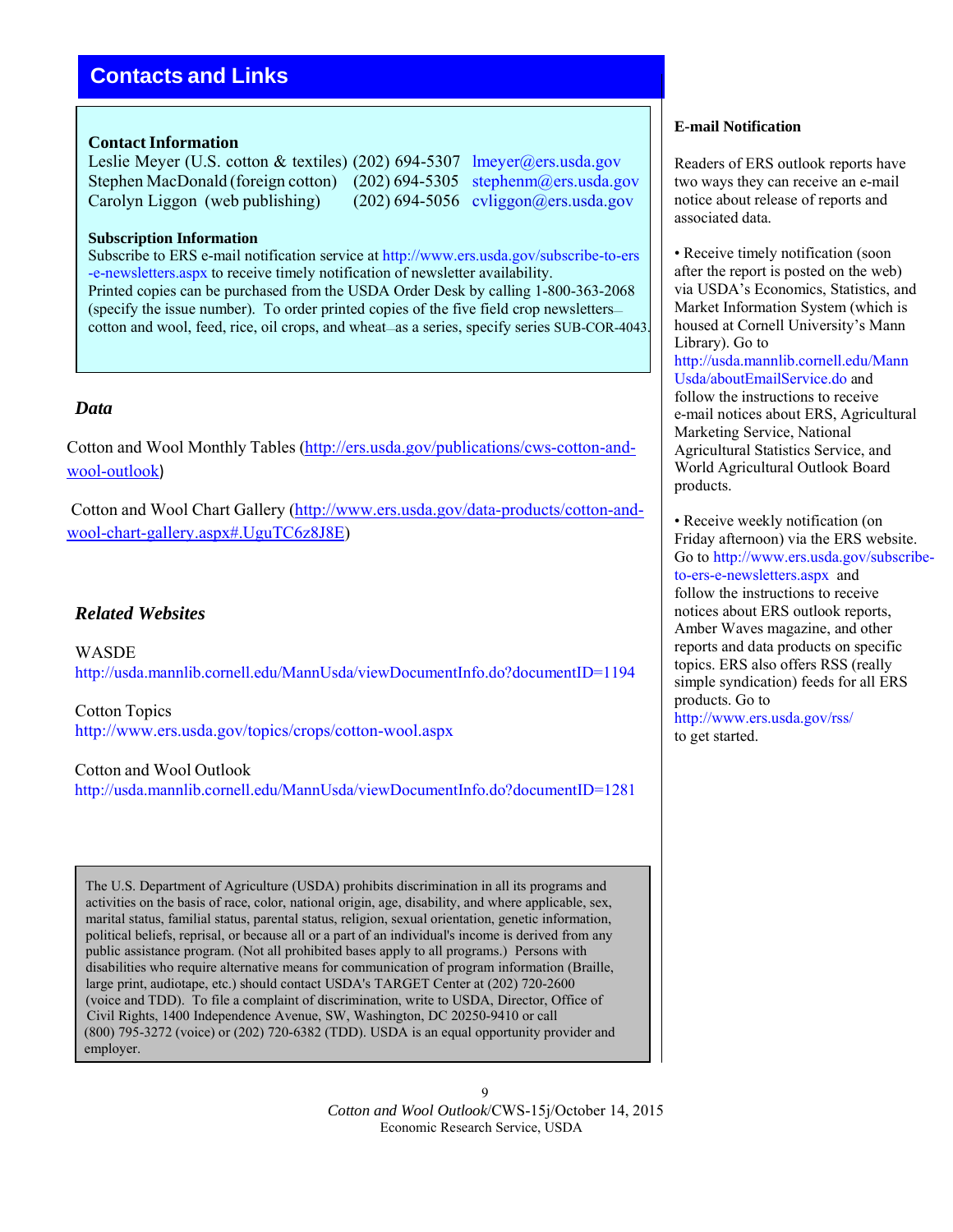|                      |         |             | 2015/16               |        |  |
|----------------------|---------|-------------|-----------------------|--------|--|
| Item                 | 2014/15 | Aug.        | Sep.                  | Oct.   |  |
|                      |         |             | Million acres         |        |  |
| Upland:              |         |             |                       |        |  |
| Planted              | 10.845  | 8.750       | 8.398                 | 8.398  |  |
| Harvested            | 9.157   | 7.749       | 8.012                 | 8.012  |  |
|                      |         |             | Pounds                |        |  |
|                      |         |             |                       |        |  |
| Yield/harvested acre | 826     | 784         | 777                   | 772    |  |
|                      |         |             | Million 480-lb, bales |        |  |
| Beginning stocks     | 2.225   | 3.430       | 3.441                 | 3.441  |  |
| Production           | 15.753  | 12.650      | 12.977                | 12.887 |  |
| Total supply 1/      | 17.987  | 16.085      | 16.423                | 16.333 |  |
| Mill use             | 3.550   | 3.675       | 3.675                 | 3.675  |  |
| Exports              | 10.836  | 9.475       | 9.700                 | 9.700  |  |
| Total use            | 14.386  | 13.150      | 13.375                | 13.375 |  |
|                      | 3.441   | 2.943       | 3.010                 | 2.910  |  |
| Ending stocks 2/     |         |             |                       |        |  |
|                      |         |             | Percent               |        |  |
| Stocks-to-use ratio  | 23.9    | 22.4        | 22.5                  | 21.8   |  |
|                      |         | 1,000 acres |                       |        |  |
| Extra-long staple:   |         |             |                       |        |  |
| Planted              | 192.4   | 148.0       | 157.5                 | 157.5  |  |
| Harvested            | 189.8   | 145.9       | 154.3                 | 154.3  |  |
|                      | Pounds  |             |                       |        |  |
|                      |         |             |                       |        |  |
| Yield/harvested acre | 1,432   | 1,421       | 1,403                 | 1,403  |  |
|                      |         |             | 1,000 480-lb. bales   |        |  |
| Beginning stocks     | 125     | 270         | 259                   | 259    |  |
| Production           | 566     | 432         | 451                   | 451    |  |
| Total supply 1/      | 694     | 707         | 715                   | 715    |  |
| Mill use             | 25      | 25          | 25                    | 25     |  |
| Exports              | 410     | 525         | 500                   | 500    |  |
| Total use            | 435     | 550         | 525                   | 525    |  |
| Ending stocks 2/     | 259     | 157         | 190                   | 190    |  |
|                      |         |             | Percent               |        |  |
|                      |         |             |                       |        |  |
| Stocks-to-use ratio  | 59.5    | 28.5        | 36.2                  | 36.2   |  |

Table 1--U.S. cotton supply and use estim ates

1/ Includes im ports . 2/ Includes unaccounted.

Source: USDA, World Agricultural Outlook Board.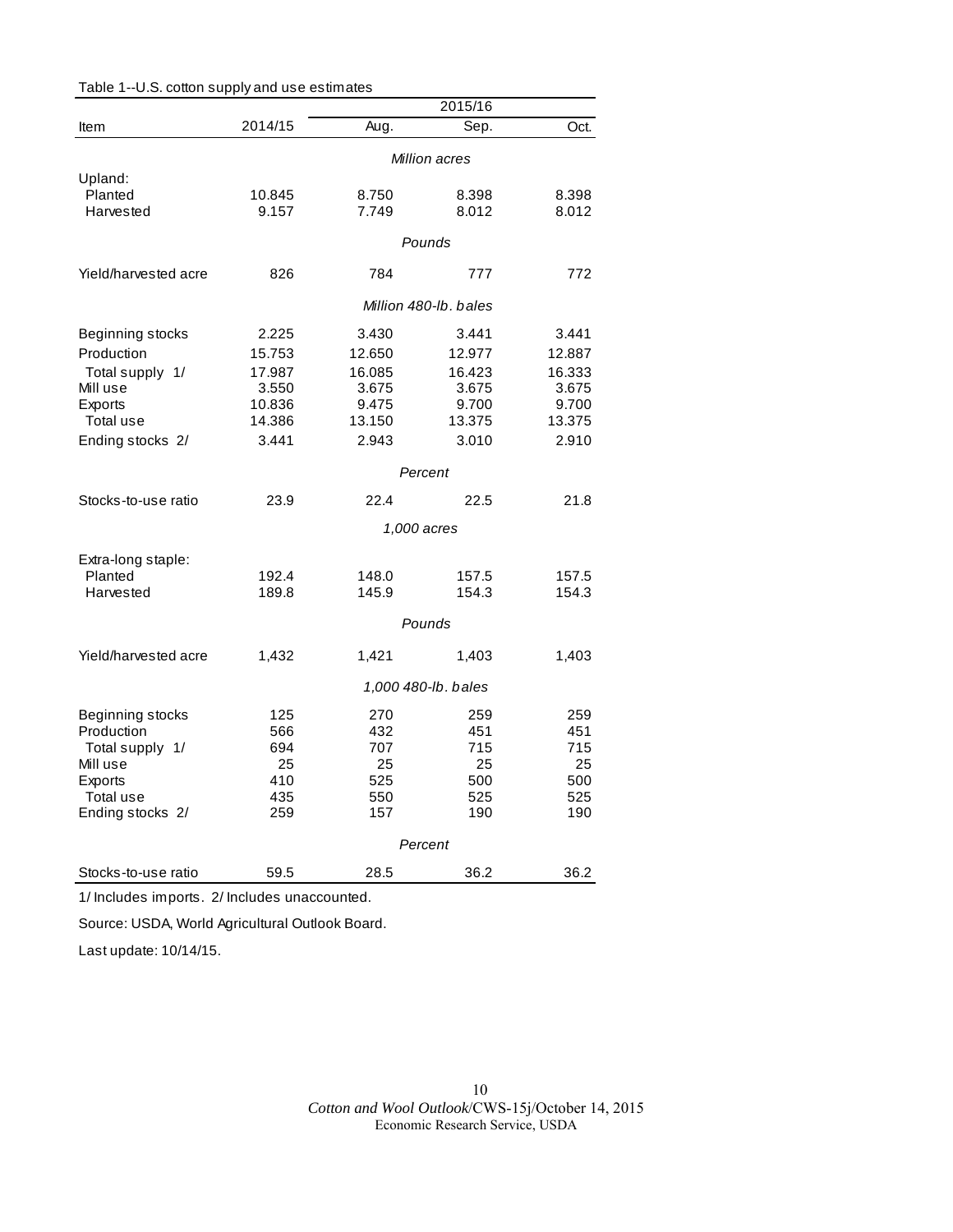|                      |         | 2015/16 |                       |        |  |
|----------------------|---------|---------|-----------------------|--------|--|
| Item                 | 2014/15 | Aug.    | Sep.                  | Oct.   |  |
|                      |         |         | Million 480-lb, bales |        |  |
| Supply:              |         |         |                       |        |  |
| Beginning stocks--   |         |         |                       |        |  |
| World                | 102.98  | 110.71  | 110.91                | 111.79 |  |
| Foreign              | 100.63  | 107.01  | 107.21                | 108.09 |  |
| Production--         |         |         |                       |        |  |
| World                | 118.92  | 108.99  | 108.74                | 107.38 |  |
| Foreign              | 102.61  | 95.91   | 95.31                 | 94.05  |  |
| Imports--            |         |         |                       |        |  |
| World                | 35.92   | 34.54   | 34.24                 | 34.20  |  |
| Foreign              | 35.90   | 34.53   | 34.23                 | 34.19  |  |
| Use:                 |         |         |                       |        |  |
| Mill use--           |         |         |                       |        |  |
| World                | 110.48  | 114.65  | 113.44                | 112.27 |  |
| Foreign              | 106.90  | 110.95  | 109.74                | 108.57 |  |
| Exports--            |         |         |                       |        |  |
| World                | 35.46   | 34.52   | 34.26                 | 34.19  |  |
| Foreign              | 24.21   | 24.52   | 24.06                 | 23.99  |  |
| Ending stocks--      |         |         |                       |        |  |
| World                | 111.79  | 105.19  | 106.26                | 106.97 |  |
| Foreign              | 108.09  | 102.09  | 103.06                | 103.87 |  |
|                      |         | Percent |                       |        |  |
| Stocks-to-use ratio: |         |         |                       |        |  |
| World                | 101.2   | 91.7    | 93.7                  | 95.3   |  |
| Foreign              | 101.1   | 92.0    | 93.9                  | 95.7   |  |

Source: USDA, World Agricultural Outlook Board.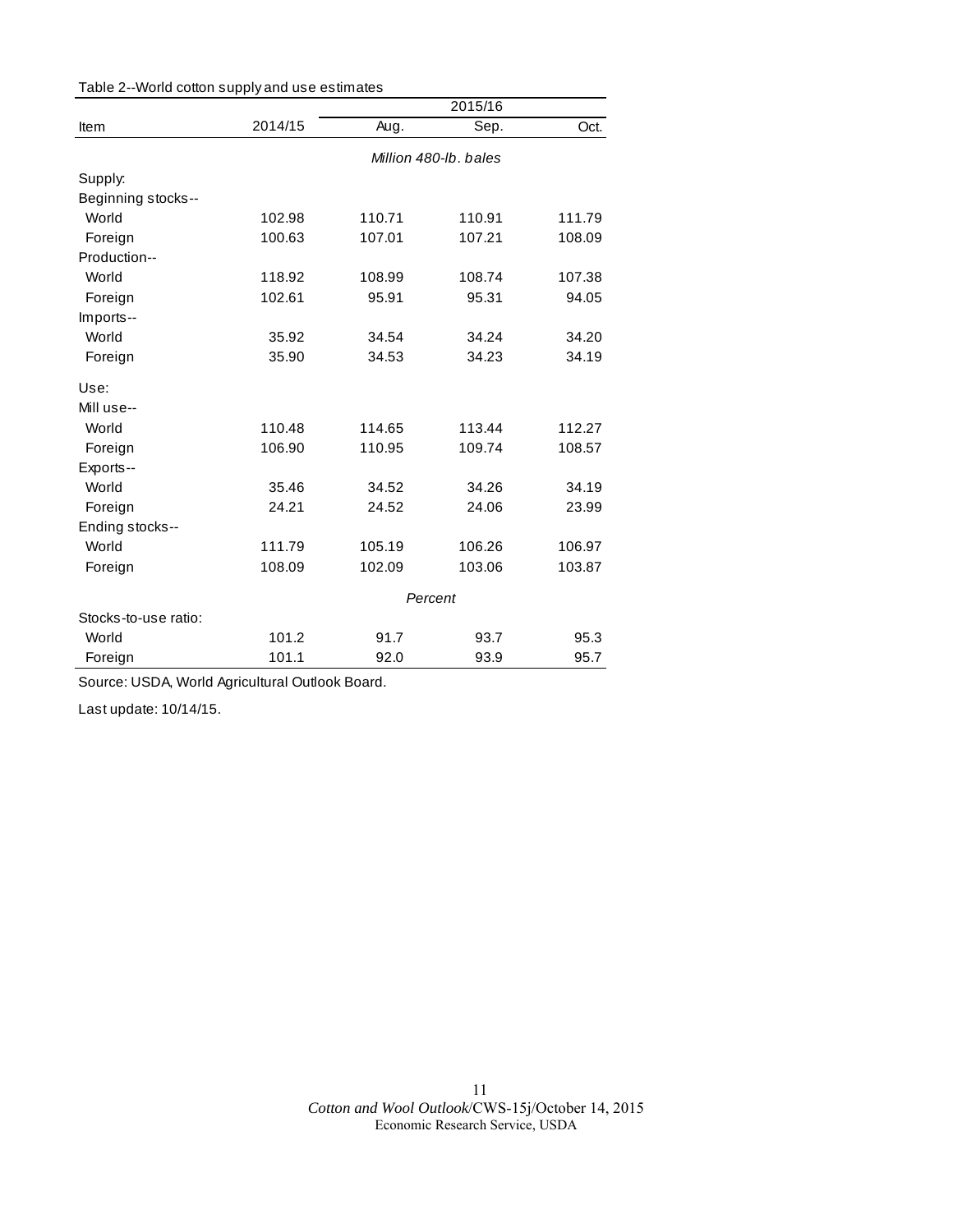| Table 3--U.S. fiber supply |         |                     |           |           |
|----------------------------|---------|---------------------|-----------|-----------|
|                            | June    | July                | Aug.      | Aug.      |
| Item                       | 2015    | 2015                | 2015      | 2014      |
|                            |         | 1,000 480-lb. bales |           |           |
| Cotton:                    |         |                     |           |           |
| Stocks, beginning          | 6,345   | 4,996               | 3,700     | 2,350     |
| Ginnings                   | 0       | 0                   | 107       | 377       |
| Imports since August 1     | 11.5    | 12.4                | 0.7       | 0.1       |
|                            |         | Million pounds      |           |           |
| Manmade:                   |         |                     |           |           |
| Production                 | 528.0   | 551.0               | 539.3     | 529.8     |
| Noncellulosic              | 528.0   | 551.0               | 539.3     | 529.8     |
| Cellulosic                 | ΝA      | ΝA                  | <b>NA</b> | <b>NA</b> |
| Total since January 1      | 3,133.7 | 3,684.7             | 4,224.0   | 4,247.5   |
|                            |         |                     |           |           |
|                            | May     | June                | July      | July      |
|                            | 2015    | 2015                | 2015      | 2014      |
|                            |         | Million pounds      |           |           |
| Raw fiber imports:         | 221.3   | 208.2               | <b>NA</b> | 171.4     |
| Noncellulosic              | 201.2   | 191.5               | <b>NA</b> | 157.5     |
| Cellulosic                 | 20.1    | 16.7                | NA        | 13.9      |
| Total since January 1      | 990.3   | 1,198.5             | <b>NA</b> | 1,186.3   |
|                            |         | 1,000 pounds        |           |           |
| Wool and mohair:           |         |                     |           |           |
| Raw wool imports, clean    | 765.2   | 585.8               | 677.2     | 728.3     |
| 48s-and-finer              | 491.2   | 330.7               | 364.6     | 293.3     |
| Not-finer-than-46s         | 274.0   | 255.1               | 312.6     | 435.0     |
| Total since January 1      | 3,147.0 | 3,732.8             | 4,410.0   | 4,058.9   |
| Wool top imports           | 442.4   | 313.1               | 391.6     | 297.9     |
| Total since January 1      | 1,589.6 | 1,902.6             | 2,294.2   | 2,072.0   |
| Mohair imports, clean      | 0.0     | 0.0                 | 0.0       | 0.0       |
| Total since January 1      | 0.0     | 0.0                 | 0.0       | 0.0       |

NA = Not available.

Sources: USDA, National Agricultural Statistics Service;

U.S. Dept. of Comm erce, U.S. Census Bureau; and *Fib er Organon.*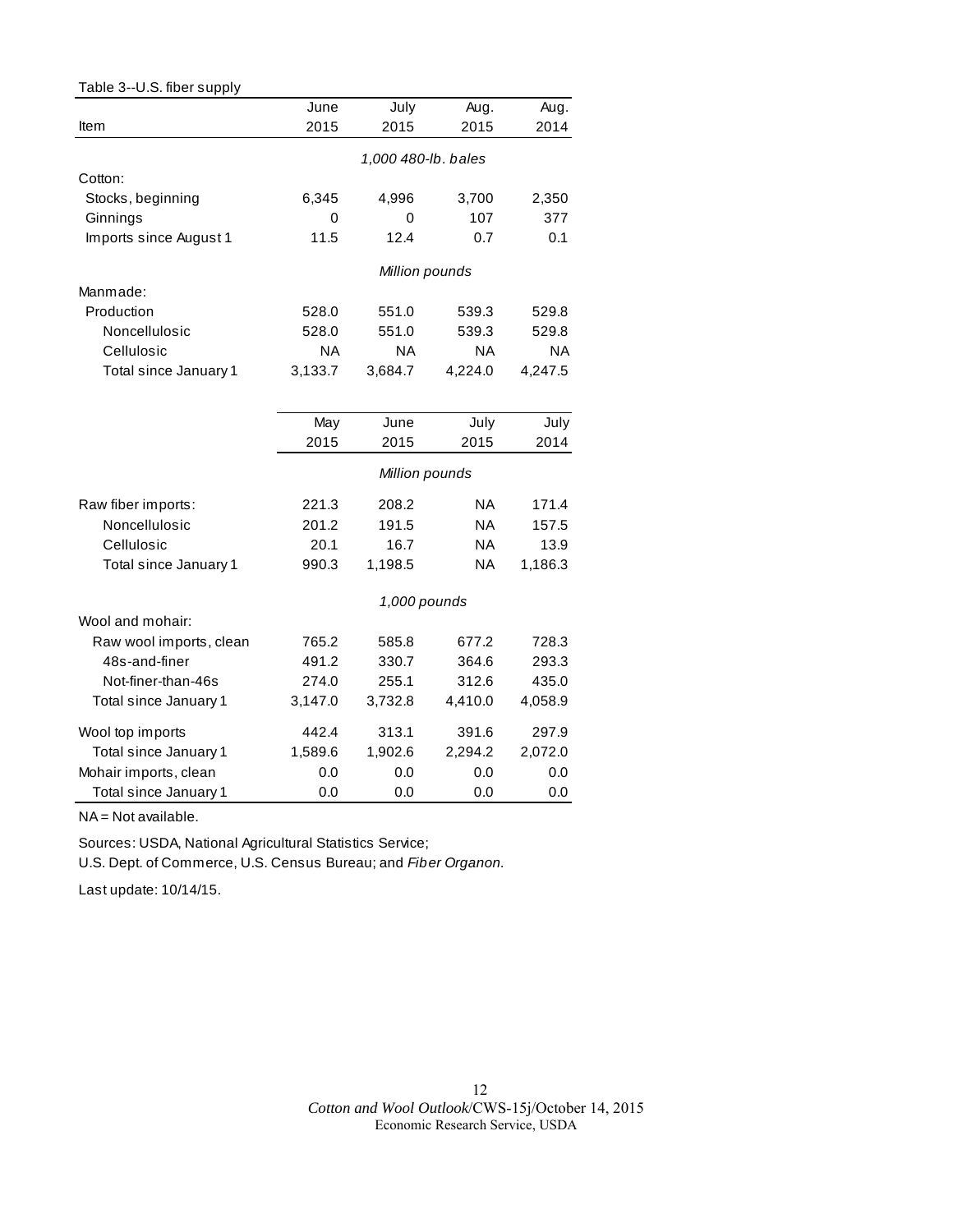| Table 4--U.S. fiber demand  |         |                     |           |         |
|-----------------------------|---------|---------------------|-----------|---------|
|                             | June    | July                | Aug.      | Aug.    |
| Item                        | 2015    | 2015                | 2015      | 2014    |
|                             |         |                     |           |         |
|                             |         | 1,000 480-lb. bales |           |         |
| Cotton:                     |         |                     |           |         |
| All consumed by mills 1/    | 309     | 316                 | 319       | 299     |
| Total since August 1        | 3,259   | 3,575               | 319       | 299     |
| Daily rate                  | 14.0    | 13.7                | 15.2      | 14.2    |
| Upland consumed by mills 1/ | 308     | 314                 | 317       | 296     |
| Total since August 1        | 3,236   | 3,550               | 317       | 296     |
| Daily rate                  | 14.0    | 13.7                | 15.1      | 14.1    |
| Upland exports              | 984     | 775                 | 560       | 450     |
| Total since August 1        | 10,061  | 10,836              | 560       | 450     |
| Sales for next season       | 276     | 826                 | 188       | 408     |
| Total since August 1        | 1,676   | 2,502               | 188       | 408     |
|                             |         |                     |           |         |
| Extra-long staple exports   | 57.0    | 46.4                | 39.2      | 14.8    |
| Total since August 1        | 363.4   | 409.8               | 39.2      | 14.8    |
| Sales for next season       | 3.7     | 60.1                | 0.0       | 0.0     |
| Total since August 1        | 5.4     | 65.5                | 0.0       | 0.0     |
|                             | May     | June                | July      | July    |
|                             | 2015    | 2015                | 2015      | 2014    |
|                             |         | Million pounds      |           |         |
| Manmade:                    |         |                     |           |         |
| Raw fiber exports           | 48.7    | 49.9                | <b>NA</b> | 49.4    |
| Noncellulosic               | 48.2    | 49.4                | NA        | 49.0    |
| Cellulosic                  | 0.5     | 0.5                 | <b>NA</b> | 0.4     |
| Total since January 1       | 249.3   | 299.2               | <b>NA</b> | 364.5   |
|                             |         | 1,000 pounds        |           |         |
| Wool and mohair:            |         |                     |           |         |
| Raw wool exports, clean     | 1,015.1 | 579.7               | 822.5     | 984.4   |
| Total since January 1       | 2,461.3 | 3,041.0             | 3,863.5   | 4,472.7 |
| Wool top exports            | 0.9     | 2.4                 | 1.6       | 52.6    |
| Total since January 1       | 22.9    | 25.3                | 26.9      | 614.4   |
| Mohair exports, clean       | 0.0     | 245.6               | 10.5      | 84.5    |
| Total since January 1       | 666.3   | 911.9               | 922.4     | 468.5   |

NA = Not available.

1/ Estimated by USDA.

 Sources: USDA, Farm Service Agency; USDA, Foreign Agricultural Service, *U.S. Export Sales;* U.S. Dept. of Com merce, U.S. Cens us Bureau; and *Fib er Organon.*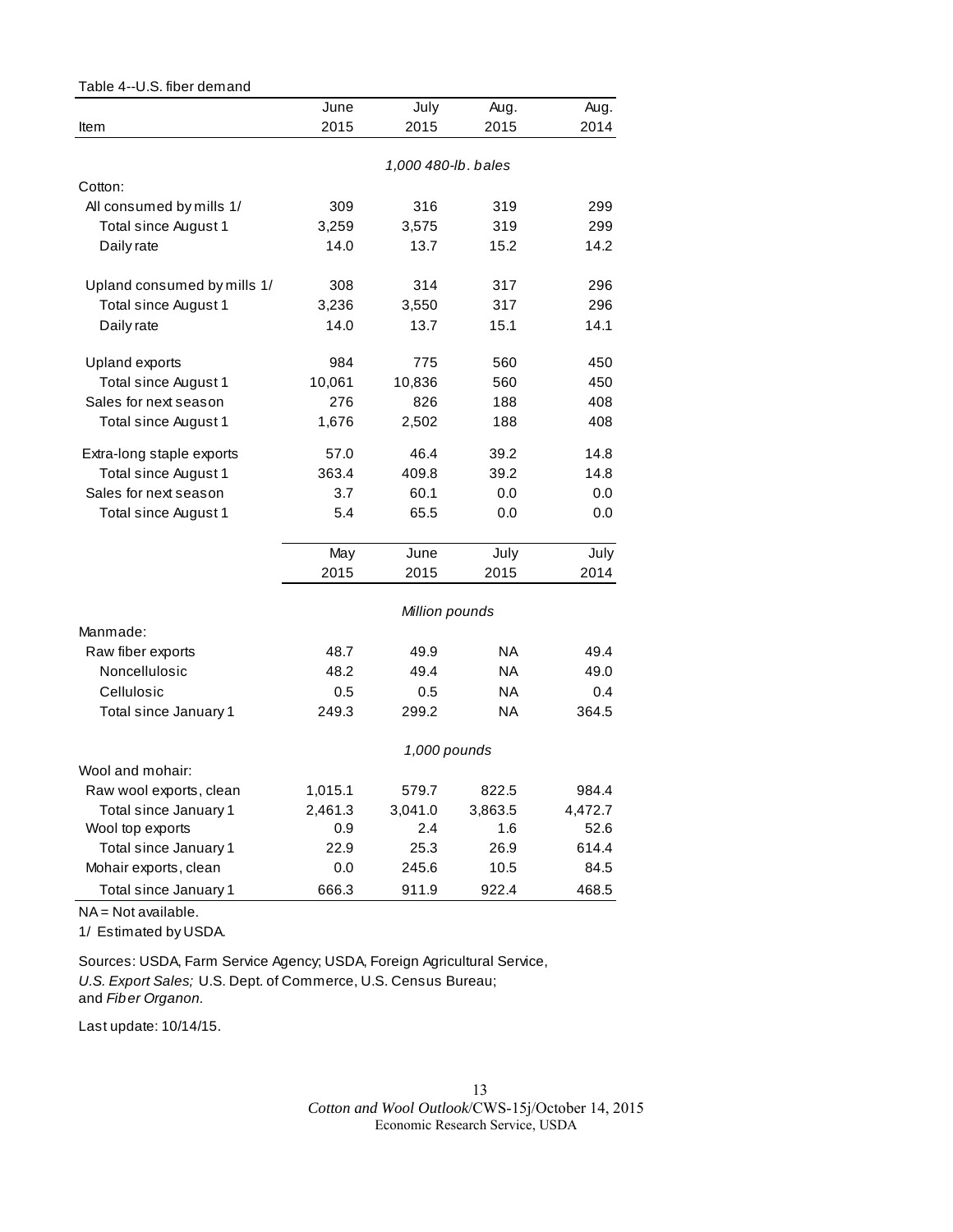| Table 5--U.S. and world fiber prices |           |                   |           |           |
|--------------------------------------|-----------|-------------------|-----------|-----------|
|                                      | July      | Aug.              | Sep.      | Sep.      |
| Item                                 | 2015      | 2015              | 2015      | 2014      |
|                                      |           |                   |           |           |
|                                      |           | Cents per pound   |           |           |
| Domestic cotton prices:              |           |                   |           |           |
| Adjusted world price                 | 50.91     | 48.24             | 46.04     | 53.29     |
| Upland spot 41-34                    | 62.36     | 61.85             | 59.70     | 64.83     |
| Pima spot 02-46                      | 149.00    | 147.10            | 143.00    | 183.50    |
| Average price received by            |           |                   |           |           |
| upland producers                     | 66.10     | 58.00             | NA.       | 69.50     |
| Far Eastern cotton quotes:           |           |                   |           |           |
| A Index                              | 72.12     | 71.76             | 68.86     | 73.60     |
| Memphis/Eastern                      | 75.85     | 77.38             | 74.94     | 75.19     |
| Memphis/Orleans/Texas                | 75.10     | 76.75             | 73.94     | 74.94     |
| California/Arizona                   | 77.95     | 79.50             | 76.75     | 78.44     |
|                                      |           | Dollars per pound |           |           |
| Wool prices (clean):                 |           |                   |           |           |
| <b>U.S. 58s</b>                      | 3.32      | <b>NQ</b>         | <b>NQ</b> | <b>NQ</b> |
| Australian 58s 1/                    | 4.05      | 3.95              | 3.94      | 3.88      |
| U.S.60s                              | 3.42      | NQ.               | NQ.       | NQ.       |
| Australian 60s 1/                    | <b>NQ</b> | 4.31              | 4.11      | 4.34      |
| <b>U.S. 64s</b>                      | <b>NQ</b> | <b>NQ</b>         | NQ.       | <b>NQ</b> |
| Australian 64s 1/                    | 4.64      | 4.62              | 4.30      | 4.79      |

NA = Not available. NQ = No quote.

1/ In bond, Charleston, SC.

 Sources: USDA, *Cotton Price Statistics* ; Cotlook Ltd., *Cotton Outlook ;*  and trade reports.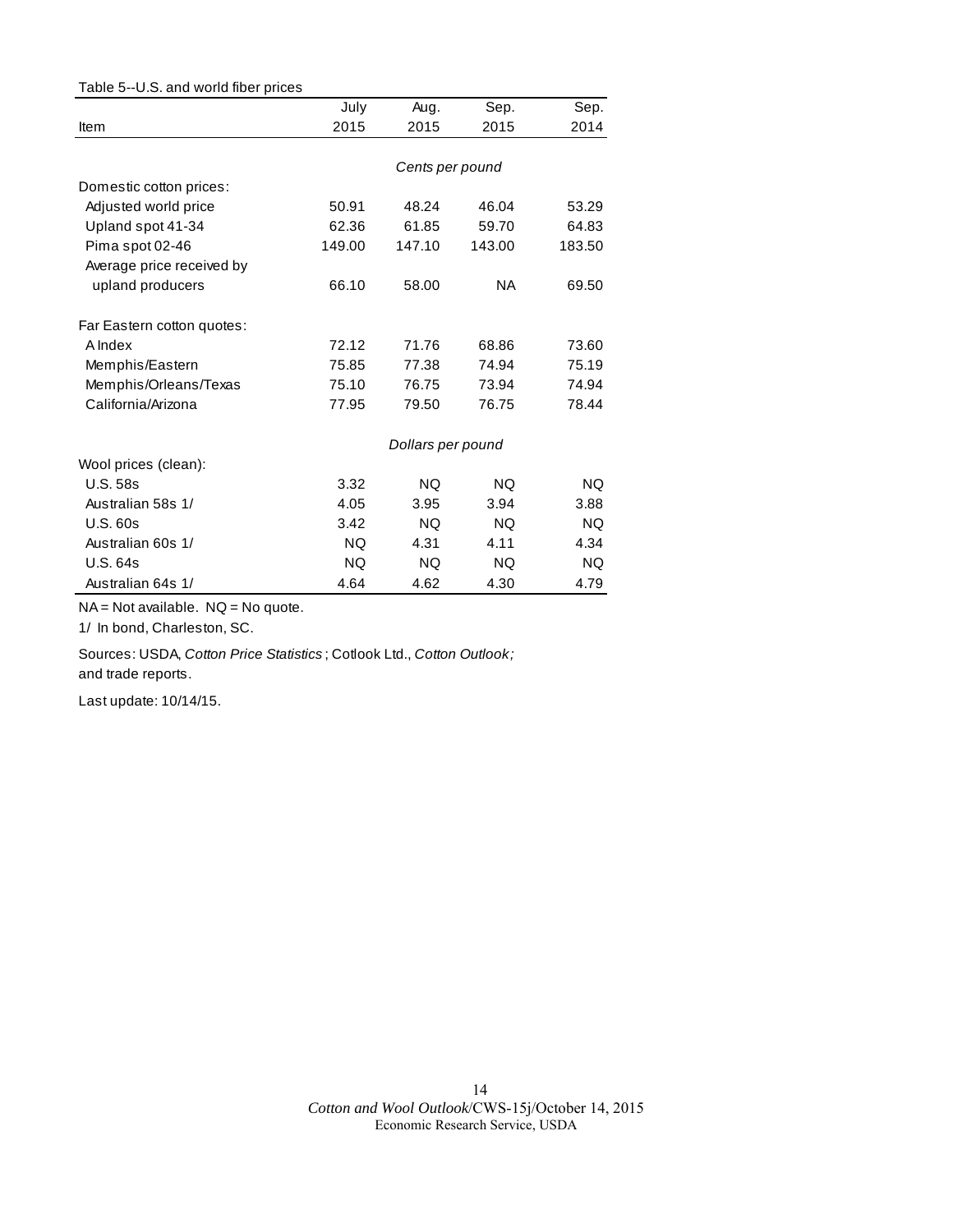| Table 6--U.S. textile imports, by fiber |           |           |                 |           |
|-----------------------------------------|-----------|-----------|-----------------|-----------|
|                                         | June      | July      | Aug.            | Aug.      |
| Item                                    | 2015      | 2015      | 2015            | 2014      |
|                                         |           |           | 1,000 pounds 1/ |           |
| Yarn, thread, and fabric:               | 302,352   | 298,747   | 276,034         | 251,269   |
| Cotton                                  | 68,213    | 65,080    | 58,406          | 53,877    |
| Linen                                   | 20,699    | 21,575    | 20,110          | 16,656    |
| Wool                                    | 4,417     | 4,285     | 4,162           | 4,190     |
| Silk                                    | 622       | 674       | 690             | 611       |
| Manmade                                 | 208,401   | 207,133   | 192,666         | 175,935   |
| Apparel:                                | 1,061,642 | 1,219,350 | 1,311,643       | 1,154,832 |
| Cotton                                  | 570,183   | 627,534   | 635,798         | 593,298   |
| Linen                                   | 7,471     | 7,694     | 8,497           | 8,018     |
| Wool                                    | 26,011    | 37,266    | 47,656          | 41,040    |
| Silk                                    | 7,133     | 8,804     | 8,652           | 8,424     |
| Manmade                                 | 450,845   | 538,052   | 611,040         | 504,053   |
| Home furnishings:                       | 253,968   | 295,377   | 318,292         | 277,239   |
| Cotton                                  | 136,176   | 147,561   | 142,765         | 132,961   |
| Linen                                   | 1,261     | 1,278     | 1,174           | 1,286     |
| Wool                                    | 228       | 238       | 291             | 334       |
| Silk                                    | 161       | 166       | 240             | 150       |
| Manmade                                 | 116,142   | 146,134   | 173,823         | 142,508   |
| Floor coverings:                        | 83,597    | 75,034    | 72,089          | 76,844    |
| Cotton                                  | 9,921     | 9,277     | 8,970           | 9,078     |
| Linen                                   | 20,429    | 19,845    | 18,028          | 17,580    |
| Wool                                    | 11,382    | 11,163    | 11,339          | 11,816    |
| Silk                                    | 2,438     | 2,354     | 2,800           | 2,568     |
| Manmade                                 | 39,428    | 32,395    | 30,951          | 35,803    |
| Total imports: 2/                       | 1,701,927 | 1,888,837 | 1,978,392       | 1,760,543 |
| Cotton                                  | 784,744   | 849,696   | 846,165         | 789,431   |
| Linen                                   | 49,860    | 50,392    | 47,810          | 43,539    |
| Wool                                    | 42,049    | 52,964    | 63,459          | 57,387    |
| Silk                                    | 10,354    | 11,997    | 12,382          | 11,754    |
| Manmade                                 | 814,921   | 923,787   | 1,008,577       | 858,432   |

1/ Raw-fiber equivalent. 2/ Includes headgear.

Sources: USDA, Economic Research Service; and

U.S. Dept. of Commerce, U.S. Census Bureau.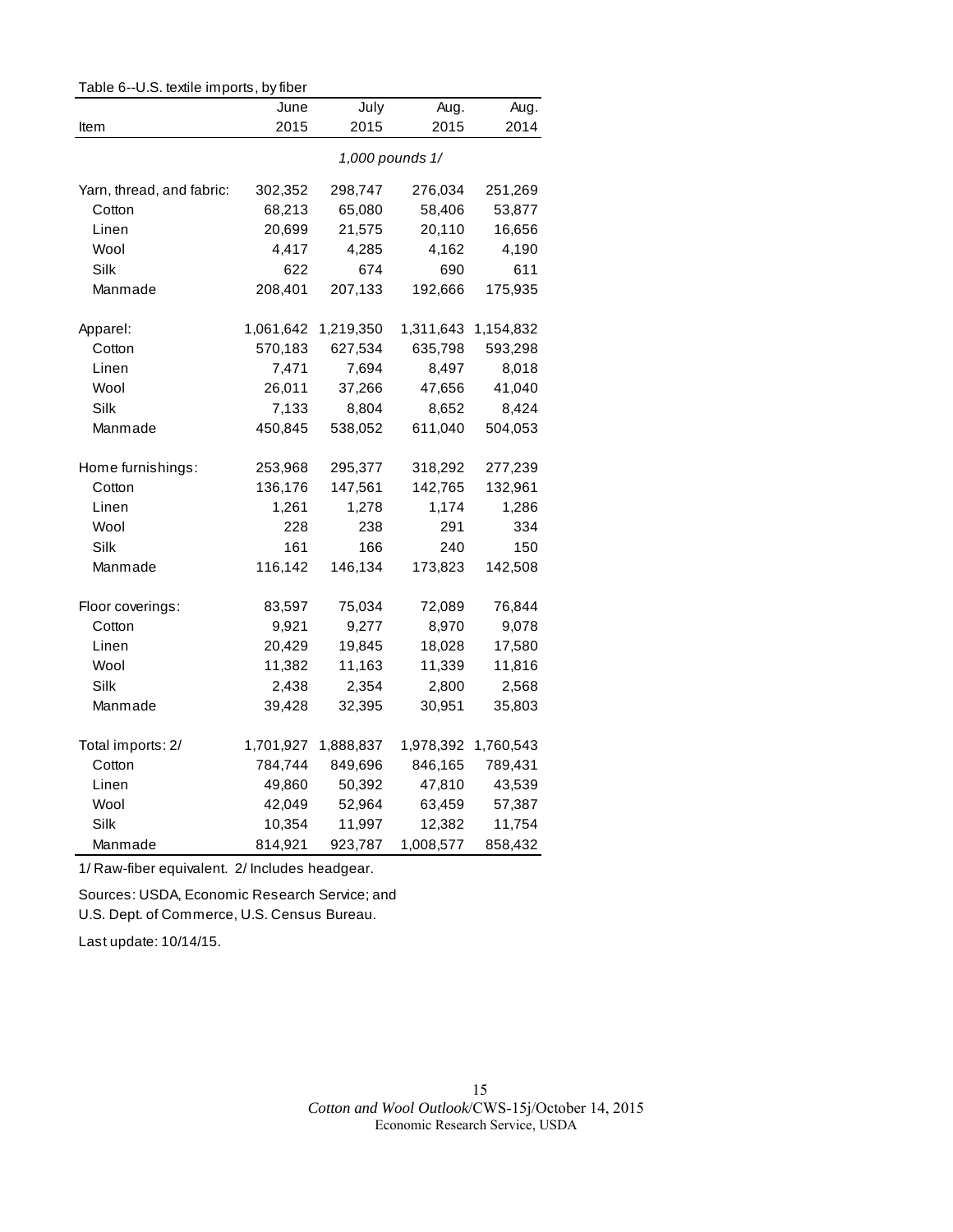| Table 7--U.S. textile exports, by fiber |         |         |                 |         |
|-----------------------------------------|---------|---------|-----------------|---------|
|                                         | June    | July    | Aug.            | Aug.    |
| Item                                    | 2015    | 2015    | 2015            | 2014    |
|                                         |         |         | 1,000 pounds 1/ |         |
| Yarn, thread, and fabric:               | 265,348 | 257,299 | 263,207         | 262,208 |
| Cotton                                  | 141,254 | 139,475 | 144,036         | 139,186 |
| Linen                                   | 6,723   | 6,234   | 6,889           | 7,622   |
| Wool                                    | 3,900   | 3,427   | 3,015           | 2,976   |
| Silk                                    | 1,221   | 1,233   | 1,100           | 1,106   |
| Manmade                                 | 112,250 | 106,930 | 108,167         | 111,319 |
| Apparel:                                | 26,637  | 24,938  | 24,219          | 27,043  |
| Cotton                                  | 12,293  | 11,636  | 10,928          | 11,794  |
| Linen                                   | 474     | 441     | 437             | 407     |
| Wool                                    | 1,393   | 1,292   | 1,445           | 1,340   |
| Silk                                    | 894     | 784     | 875             | 997     |
| Manmade                                 | 11,582  | 10,785  | 10,535          | 12,506  |
| Home furnishings:                       | 4,541   | 5,141   | 4,738           | 5,079   |
| Cotton                                  | 2,133   | 2,555   | 2,236           | 2,497   |
| Linen                                   | 355     | 264     | 263             | 286     |
| Wool                                    | 124     | 77      | 75              | 99      |
| Silk                                    | 240     | 120     | 86              | 113     |
| Manmade                                 | 1,689   | 2,125   | 2,078           | 2,084   |
| Floor coverings:                        | 28,599  | 25,947  | 26,168          | 32,113  |
| Cotton                                  | 2,302   | 2,125   | 2,076           | 2,181   |
| Linen                                   | 1,233   | 1,205   | 1,050           | 962     |
| Wool                                    | 1,442   | 1,313   | 1,413           | 1,432   |
| Silk                                    | 27      | 39      | 30              | 37      |
| Manmade                                 | 23,595  | 21,266  | 21,601          | 27,501  |
| Total exports: 2/                       | 325,196 | 313,388 | 318,390         | 326,502 |
| Cotton                                  | 158,034 | 155,833 | 159,310         | 155,686 |
| Linen                                   | 8,785   | 8,144   | 8,639           | 9,277   |
| Wool                                    | 6,860   | 6,110   | 5,948           | 5,848   |
| Silk                                    | 2,382   | 2,176   | 2,091           | 2,253   |
| Manmade                                 | 149,137 | 141,125 | 142,402         | 153,438 |

1/ Raw-fiber equivalent. 2/ Includes headgear.

Sources: USDA, Economic Research Service; and U.S. Dept. of Commerce, U.S. Census Bureau.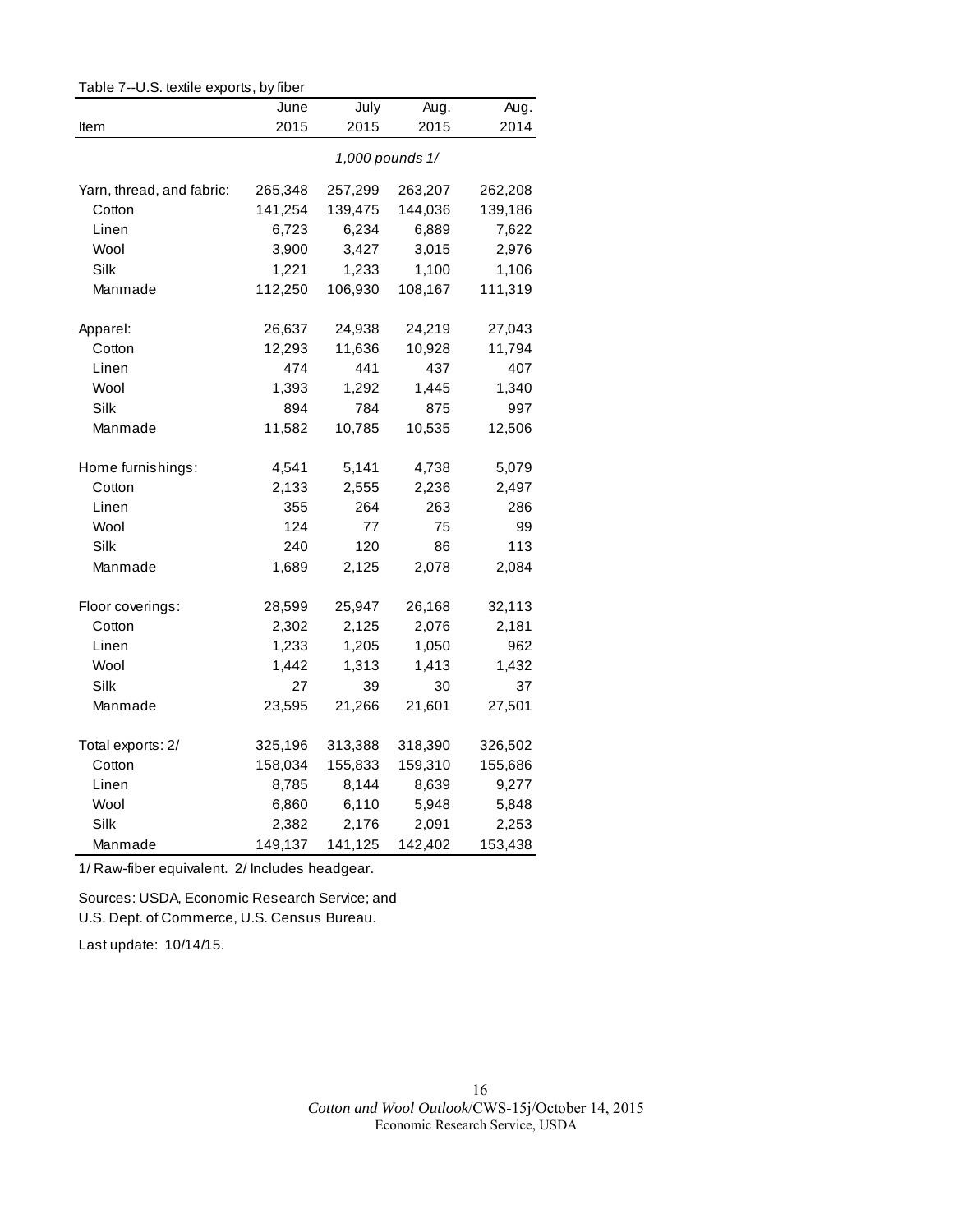|  |  |  |  |  |  | Table 8--U.S. cotton textile imports, by origin |  |
|--|--|--|--|--|--|-------------------------------------------------|--|
|--|--|--|--|--|--|-------------------------------------------------|--|

|                             | June    | July    | Aug.            | Aug.    |
|-----------------------------|---------|---------|-----------------|---------|
| Region/country              | 2015    | 2015    | 2015            | 2014    |
|                             |         |         | 1,000 pounds 1/ |         |
| North America               | 154,081 | 159,506 | 155,808         | 145,435 |
| Canada                      | 3,376   | 3,152   | 3,029           | 2,748   |
| Costa Rica                  | 26      | 14      | 12              | 582     |
| Dominican Republic          | 9,234   | 8,026   | 9,708           | 7,457   |
| El Salvador                 | 20,370  | 24,742  | 17,422          | 18,783  |
| Guatemala                   | 8,441   | 9,456   | 10,319          | 9,494   |
| Haiti                       | 16,612  | 14,296  | 14,497          | 12,378  |
| Honduras                    | 32,143  | 35,528  | 37,066          | 29,365  |
| Mexico                      | 45,264  | 45,746  | 43,429          | 47,139  |
| Nicaragua                   | 18,609  | 18,529  | 20,322          | 17,486  |
| South America               | 4,790   | 5,144   | 4,298           | 3,994   |
| Colombia                    | 2,169   | 2,351   | 2,099           | 1,666   |
| Peru                        | 2,313   | 2,561   | 1,888           | 2,106   |
| Europe                      | 13,458  | 16,131  | 18,810          | 18,127  |
| Germany                     | 1,137   | 1,229   | 1,035           | 1,173   |
| Italy                       | 1,557   | 2,042   | 1,650           | 1,770   |
| Portugal                    | 1,187   | 2,364   | 2,391           | 3,629   |
| Turkey                      | 6,237   | 7,539   | 10,183          | 8,150   |
| Turkmenistan                | 799     | 577     | 1,381           | 1,122   |
| Asia                        | 597,393 | 651,756 | 653,892         | 607,162 |
| <b>Bahrain</b>              | 1,881   | 1,828   | 1,617           | 2,141   |
| Bangladesh                  | 56,435  | 62,157  | 56,546          | 56,642  |
| Cambodia                    | 17,697  | 19,437  | 22,784          | 19,535  |
| China                       | 260,599 | 290,060 | 310,172         | 270,438 |
| Hong Kong                   | 1,118   | 1,488   | 1,572           | 1,044   |
| India                       | 70,936  | 78,498  | 72,391          | 69,296  |
| Indonesia                   | 26,693  | 29,476  | 24,989          | 26,642  |
| <b>Israel</b>               | 610     | 651     | 483             | 385     |
| Japan                       | 1,467   | 1,421   | 1,474           | 1,331   |
| Jordan                      | 3,708   | 5,240   | 4,338           | 4,393   |
| Malaysia                    | 3,466   | 4,031   | 4,011           | 3,390   |
| Pakistan                    | 67,470  | 70,980  | 60,723          | 63,747  |
| Philippines                 | 4,573   | 4,830   | 4,222           | 4,869   |
| South Korea                 | 7,003   | 6,545   | 5,655           | 5,699   |
| Sri Lanka                   | 7,514   | 8,204   | 9,819           | 8,398   |
| Taiwan                      | 2,199   | 2,523   | 2,507           | 2,361   |
| Thailand                    | 6,042   | 5,258   | 5,731           | 7,547   |
| <b>United Arab Emirates</b> | 786     | 597     | 640             | 490     |
| Vietnam                     | 56,709  | 58,114  | 63,633          | 58,389  |
| Oceania                     | 27      | 31      | 25              | 45      |
| Africa                      | 14,994  | 17,127  | 13,332          | 14,668  |
| Egypt                       | 8,051   | 8,339   | 5,767           | 6,821   |
| Kenya                       | 2,289   | 2,243   | 2,812           | 2,756   |
| Lesotho                     | 2,330   | 3,633   | 2,672           | 2,668   |
| Mauritius                   | 1,220   | 1,531   | 895             | 1,077   |
| World 2/                    | 784744  | 849 696 | 846 165         | 789 431 |

1/ Raw-fiber equivalent. 2/ Totals may not add due to rounding.

Sources: USDA, Economic Research Service; and

U.S. Dept. of Commerce, U.S. Census Bureau.

Last update: 10/14/15.

Cotton and Wool Outlook/CWS-15j/October 14, 2015<br>Economic Research Service, USDA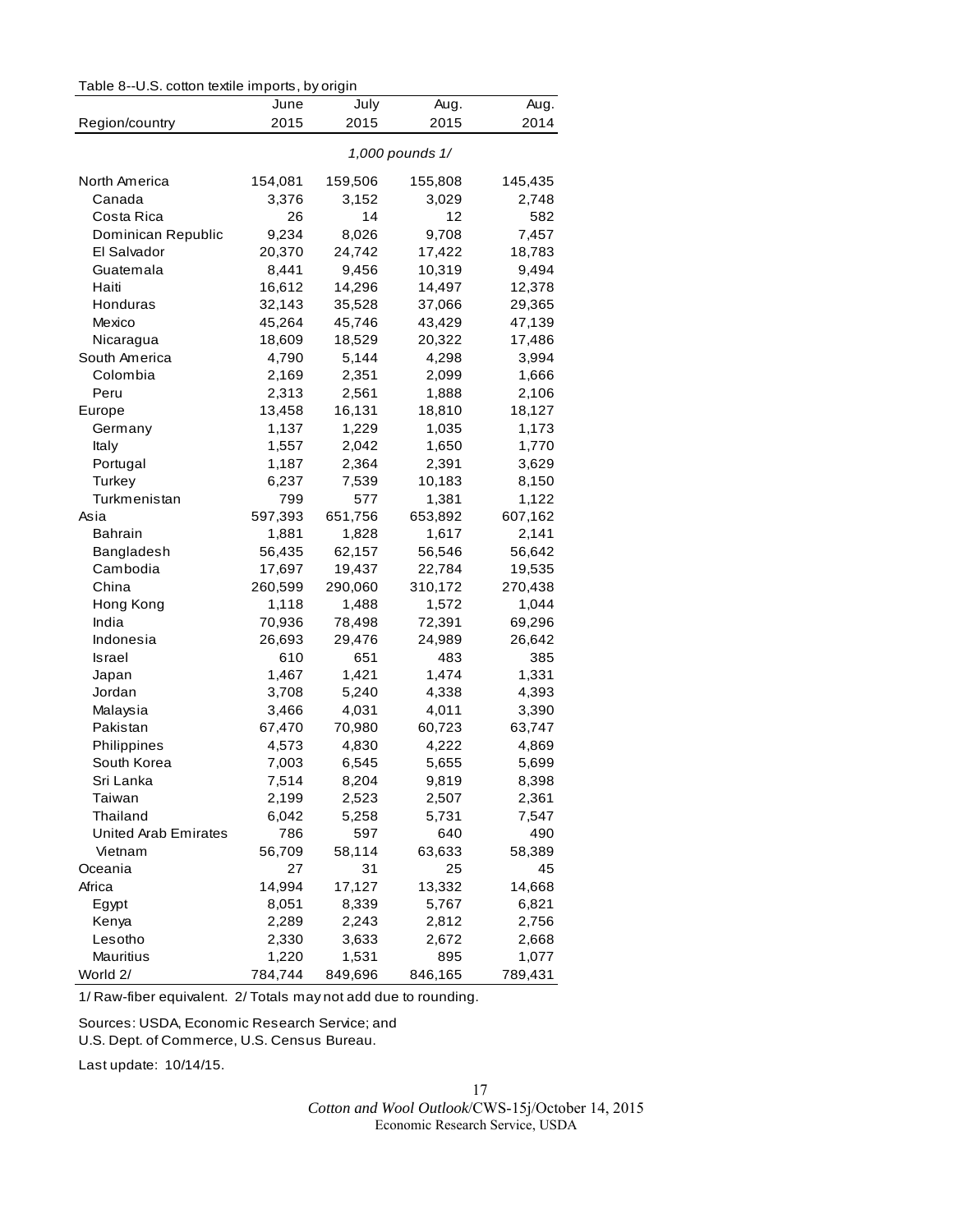|  | Table 9--U.S. cotton textile exports, by destination |  |  |
|--|------------------------------------------------------|--|--|
|--|------------------------------------------------------|--|--|

|                      | June    | July    | Aug.            | Aug.    |
|----------------------|---------|---------|-----------------|---------|
| Region/country       | 2015    | 2015    | 2015            | 2014    |
|                      |         |         | 1,000 pounds 1/ |         |
| North America        | 135,860 | 132,985 | 135,444         | 138,252 |
| Bahamas              | 136     | 147     | 97              | 108     |
| Canada               | 10,706  | 11,034  | 10,402          | 11,656  |
| Costa Rica           | 264     | 316     | 211             | 290     |
| Dominican Republic   | 19,659  | 21,853  | 23,515          | 23,808  |
| El Salvador          | 7,303   | 6,828   | 8,808           | 9,536   |
| Guatemala            | 2,099   | 1,834   | 2,619           | 2,763   |
| Haiti                | 1,016   | 996     | 1,159           | 1,073   |
| Honduras             | 63,862  | 62,950  | 59,690          | 58,947  |
| Jamaica              | 58      | 112     | 35              | 65      |
| Mexico               | 28,069  | 24,381  | 25,984          | 27,468  |
| Nicaragua            | 2,213   | 2,063   | 2,508           | 1,985   |
| Panama               | 179     | 213     | 147             | 244     |
| South America        | 4,725   | 4,993   | 4,955           | 5,196   |
| <b>Brazil</b>        | 218     | 339     | 699             | 379     |
| Chile                | 202     | 148     | 190             | 252     |
| Colombia             | 3,033   | 3,087   | 2,944           | 2,719   |
| Ecuador              | 59      | 86      | 69              | 148     |
| Peru                 | 885     | 1,070   | 885             | 869     |
| Venezuela            | 91      | 63      | 31              | 562     |
| Europe               | 3,050   | 2,801   | 3,305           | 2,983   |
| Belgium              | 377     | 276     | 371             | 244     |
| France               | 93      | 156     | 97              | 133     |
| Germany              | 531     | 516     | 509             | 421     |
| Italy                | 253     | 178     | 168             | 168     |
| Netherlands          | 327     | 287     | 279             | 291     |
| United Kingdom       | 884     | 832     | 846             | 1,077   |
| Asia                 | 13,084  | 12,519  | 12,798          | 8,335   |
| China                | 8,898   | 8,517   | 8,306           | 4,693   |
| Hong Kong            | 433     | 365     | 596             | 505     |
| India                | 197     | 162     | 174             | 222     |
| <b>Israel</b>        | 108     | 108     | 132             | 69      |
| Japan                | 880     | 682     | 961             | 999     |
| Lebanon              | 104     | 499     | 149             | 22      |
| Saudi Arabia         | 145     | 119     | 105             | 156     |
| Singapore            | 179     | 121     | 137             | 130     |
| South Korea          | 401     | 358     | 646             | 526     |
| Taiwan               | 195     | 156     | 213             | 177     |
| Thailand             | 83      | 78      | 64              | 64      |
| United Arab Emirates | 287     | 182     | 218             | 277     |
| Vietnam              | 182     | 31      | 36              | 77      |
| Oceania              | 660     | 584     | 752             | 687     |
| Australia            | 497     | 399     | 577             | 470     |
| New Zealand          | 143     | 141     | 144             | 207     |
| Africa               | 655     | 1,952   | 2,057           | 229     |
| South Africa         | 76      | 88      | 74              | 51      |
| World 2/             | 158,034 | 155,833 | 159,310         | 155,685 |

1/ Raw-fiber equivalent. 2/ Totals m ay not add due to rounding.

Sources: USDA, Economic Research Service; and

U.S. Dept. of Commerce, U.S. Census Bureau.